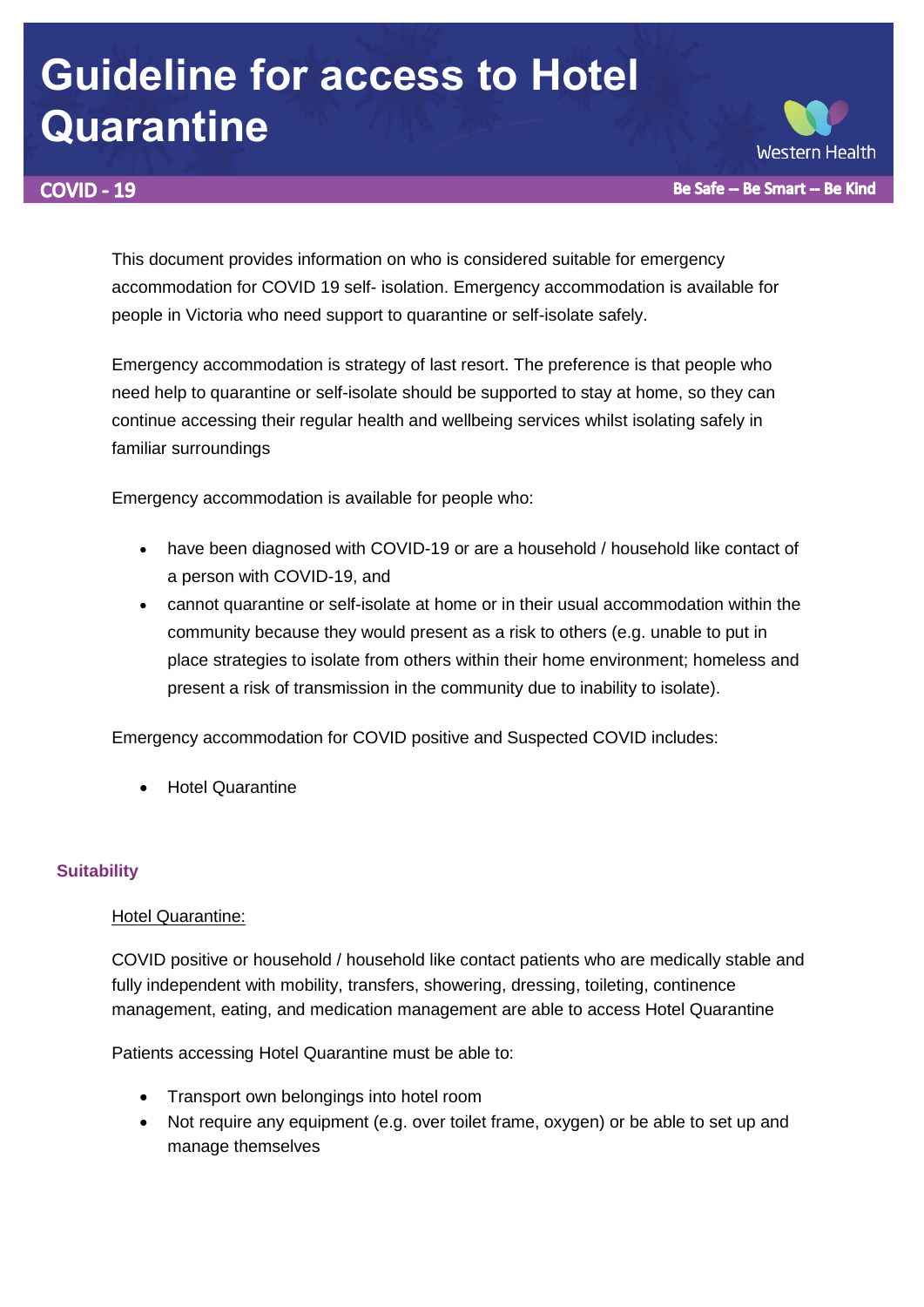Adjust to potential challenges in the environment (e.g. may need to bend to floor level to pick up food trays)

If patients require minor assistance that falls outside of the above criteria (e.g. food to be placed on a chair outside the door of the patients room so that the patient doesn't need to bend to the floor) then please specify this within the referral

## **Referrals**

## **Hotel Quarantine referrals:**

Referrals for Hotel Quarantine must be made using the referral form which is available via the link below: (please click on complete an online referral) [https://www.coronavirus.vic.gov.au/emergency-accommodation-community-members-who](https://urldefense.com/v3/__https:/www.coronavirus.vic.gov.au/emergency-accommodation-community-members-who-cannot-quarantine-home__;!!NDYExDT0u85SdT4!8n_BgUPNPGIPMe9-qGmkqCw7ApmUbzjVgo2Gi6F8K6ZSIxPhJI9XK4gXzXYBrUFrZQ$)[cannot-quarantine-home](https://urldefense.com/v3/__https:/www.coronavirus.vic.gov.au/emergency-accommodation-community-members-who-cannot-quarantine-home__;!!NDYExDT0u85SdT4!8n_BgUPNPGIPMe9-qGmkqCw7ApmUbzjVgo2Gi6F8K6ZSIxPhJI9XK4gXzXYBrUFrZQ$)

Ensure the following is included in the referral:

- Specific details regarding why the patient is a household / household like contact
- Specific details regarding why the patient cannot return home or into the community. e.g. risk of transmission to other household occupants, risk of transmission to community if homeless, etc.
- Include specific information related to transmission of COVID risk. e.g. risk of transmission to others in the household, to others in the building/complex outside home or to others in the community.
- Include name of Health Service, patient location (site and ward), name and DOB and key clinical contact.
- Highlight this is a high priority linked with COVID demand in a health service impacting access and flow
- Provide relevant medical history for patient
- Specific and comprehensive detail regarding functional, equipment, medical and support needs of patients

All high priority referrals will be sent through to AH Hotels Service by IIATS for same day review. Please follow up via contacting IIATS on 1800365100 to assess the risk and establish the priority for accommodation.